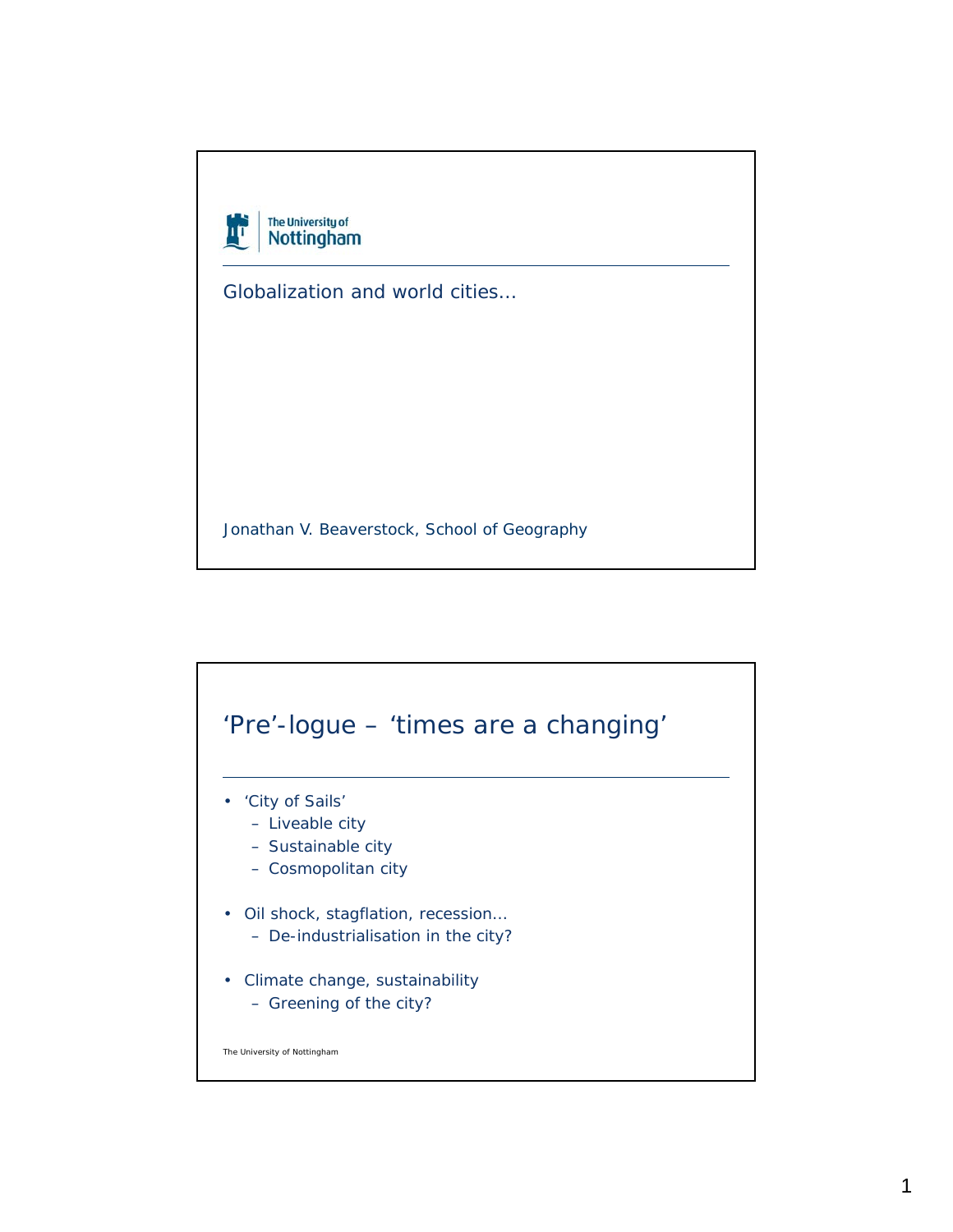

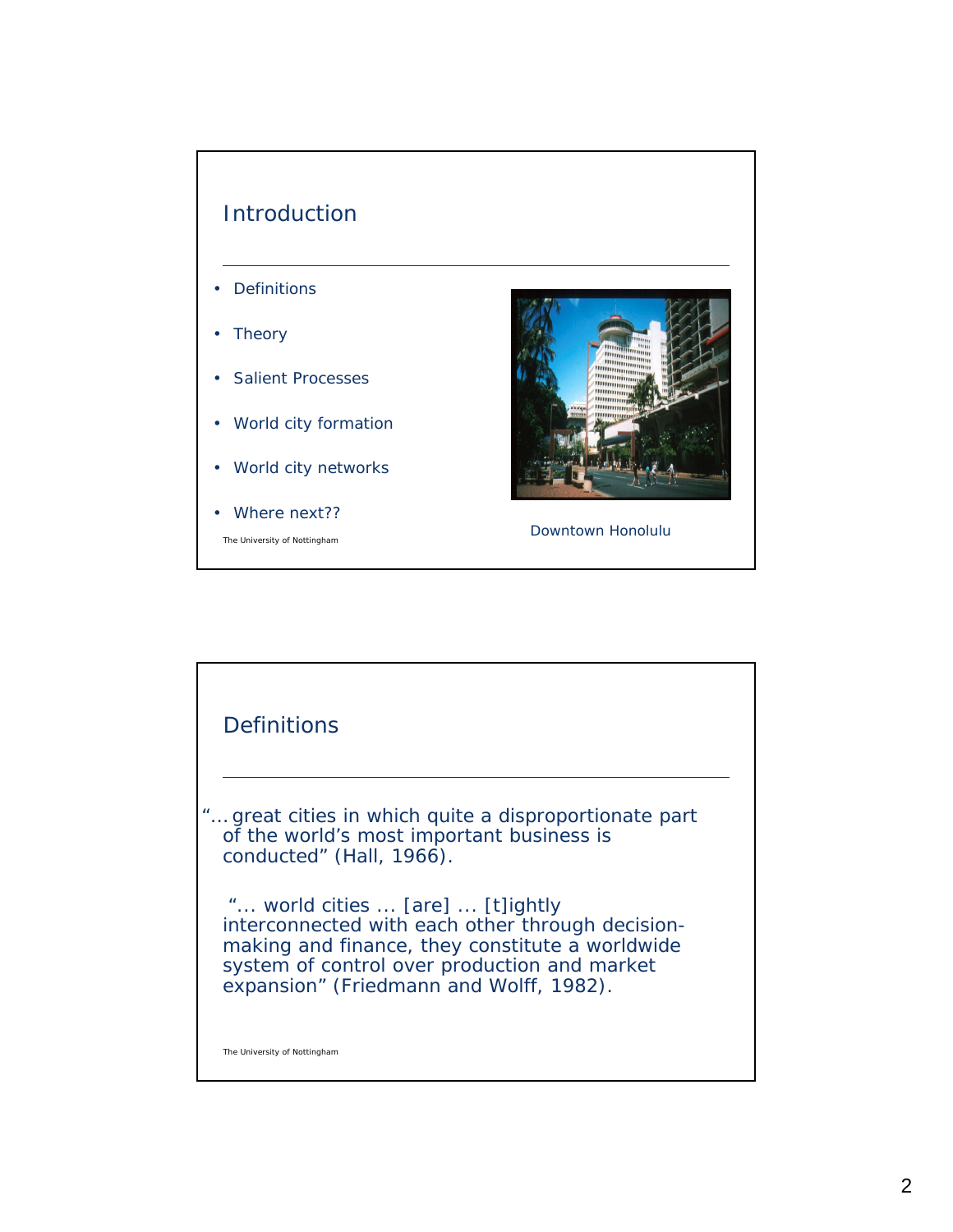## **Definitions**

"... a combination of spatial dispersal and global integration has created a new strategic role for major cities ... these cities now function ... as highly concentrated command points in the organization of the world economy ... as key locations for finance and for specialist service firms ... as sites of ... production of innovations ... and ... as markets for the products and innovations produced" (Sassen, 1991).

The University of Nottingham

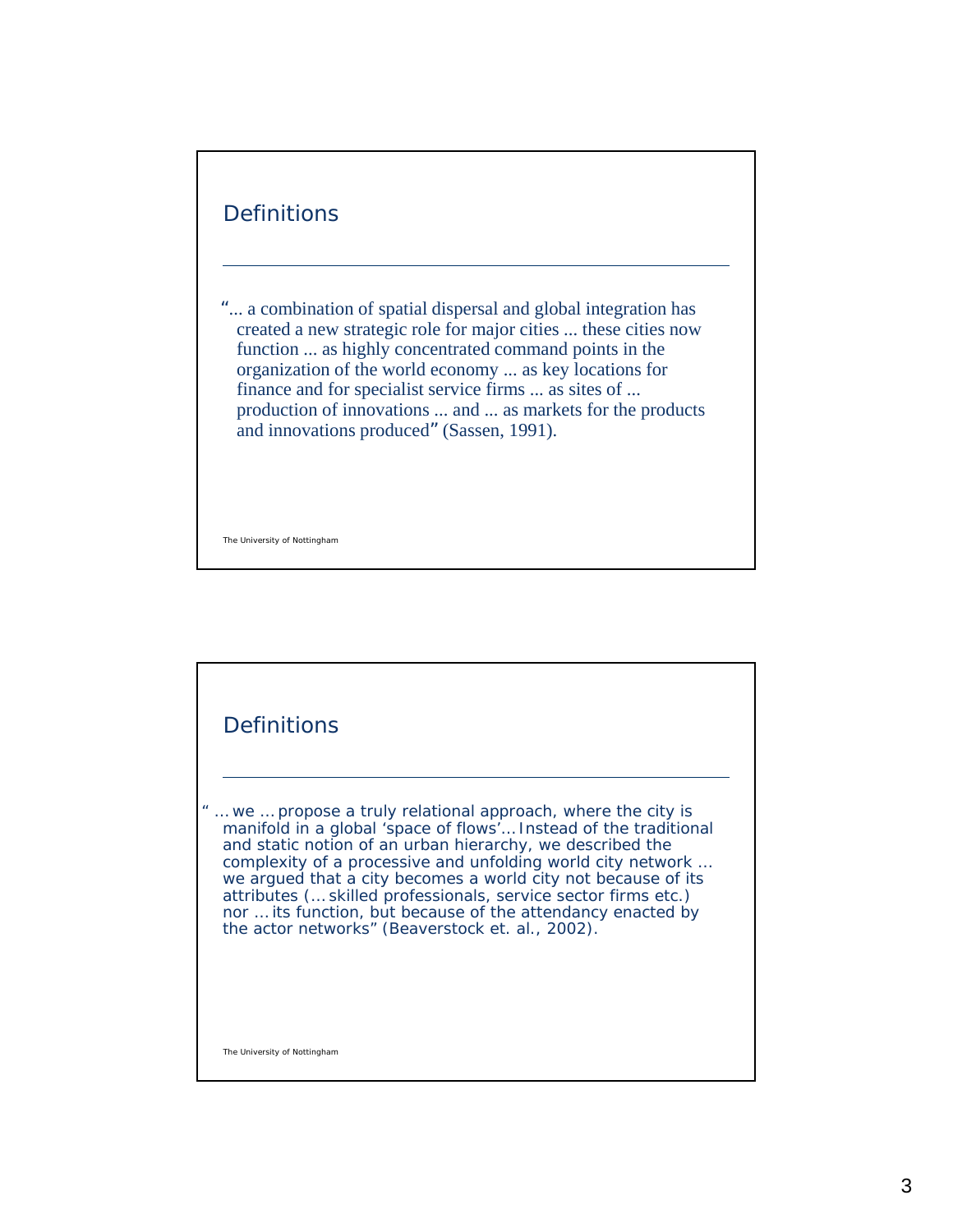

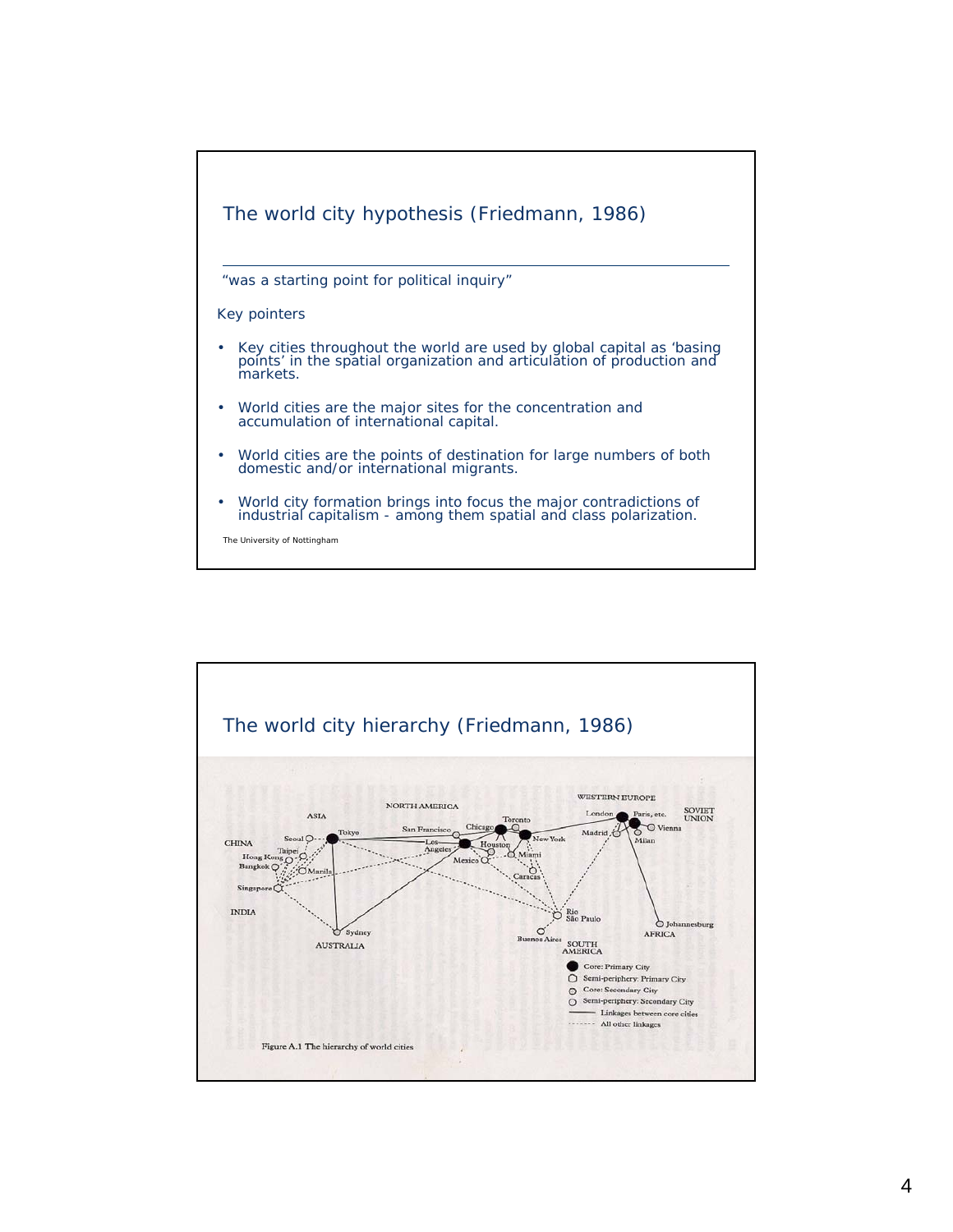

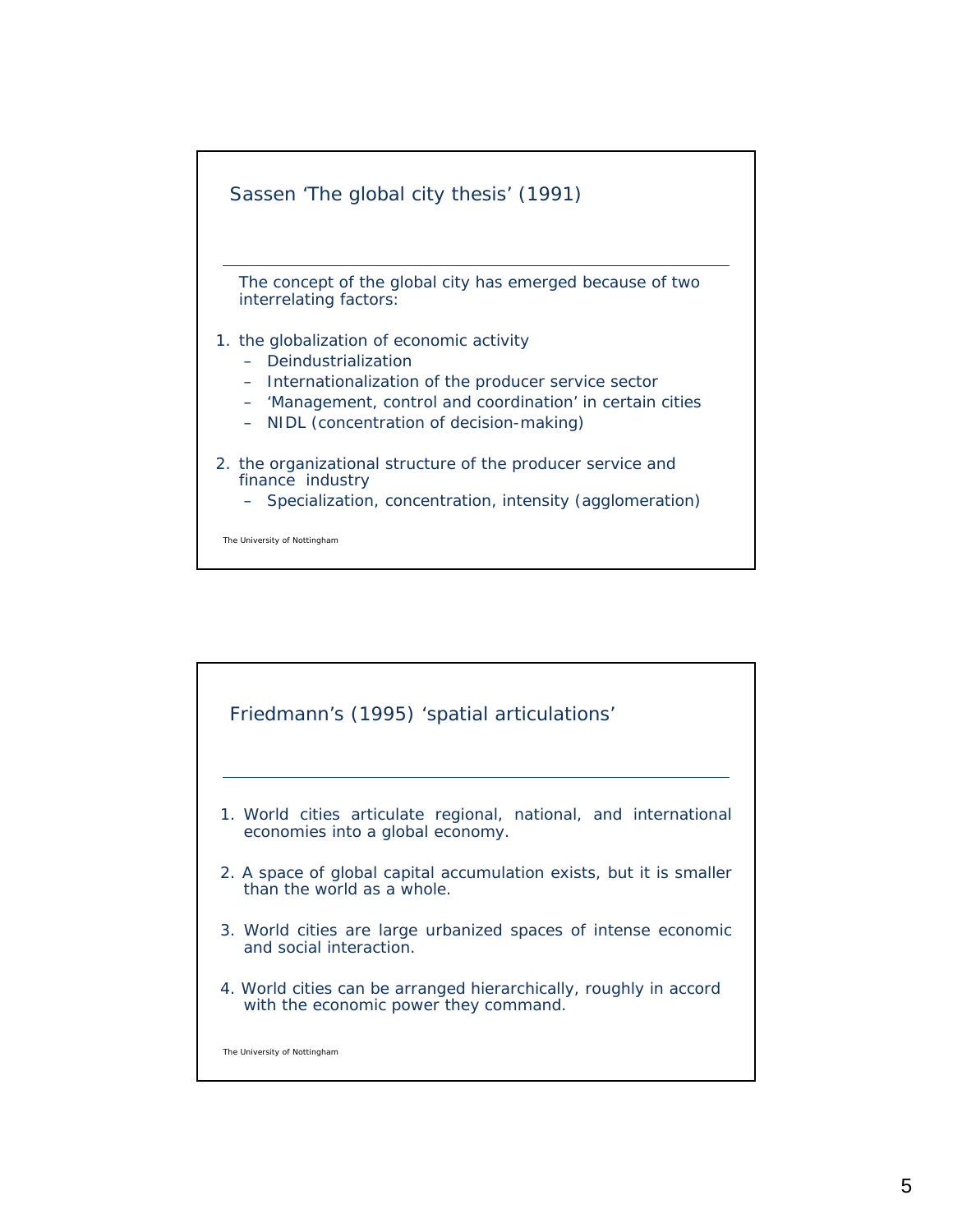

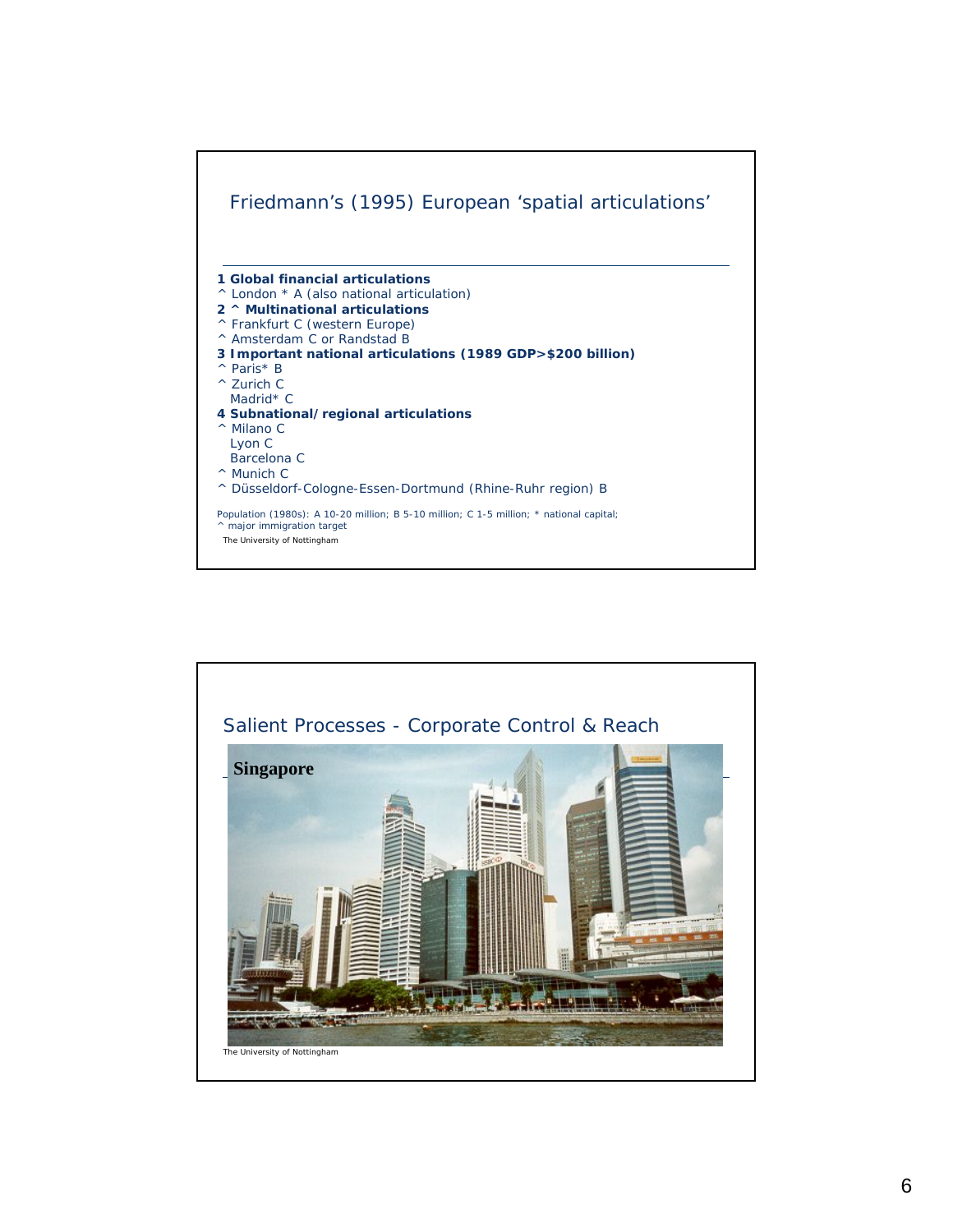| <b>Metropolitan area</b> | <b>Number of TNC HQs</b> |
|--------------------------|--------------------------|
| Tokyo                    | 30                       |
| London                   | 28                       |
| Osaka                    | 13                       |
| Paris                    | 12                       |
| Rhine-Ruhr               | $10.5*$                  |
| Randstad Holland         | $3.5*$                   |
|                          | *HQ in two places        |

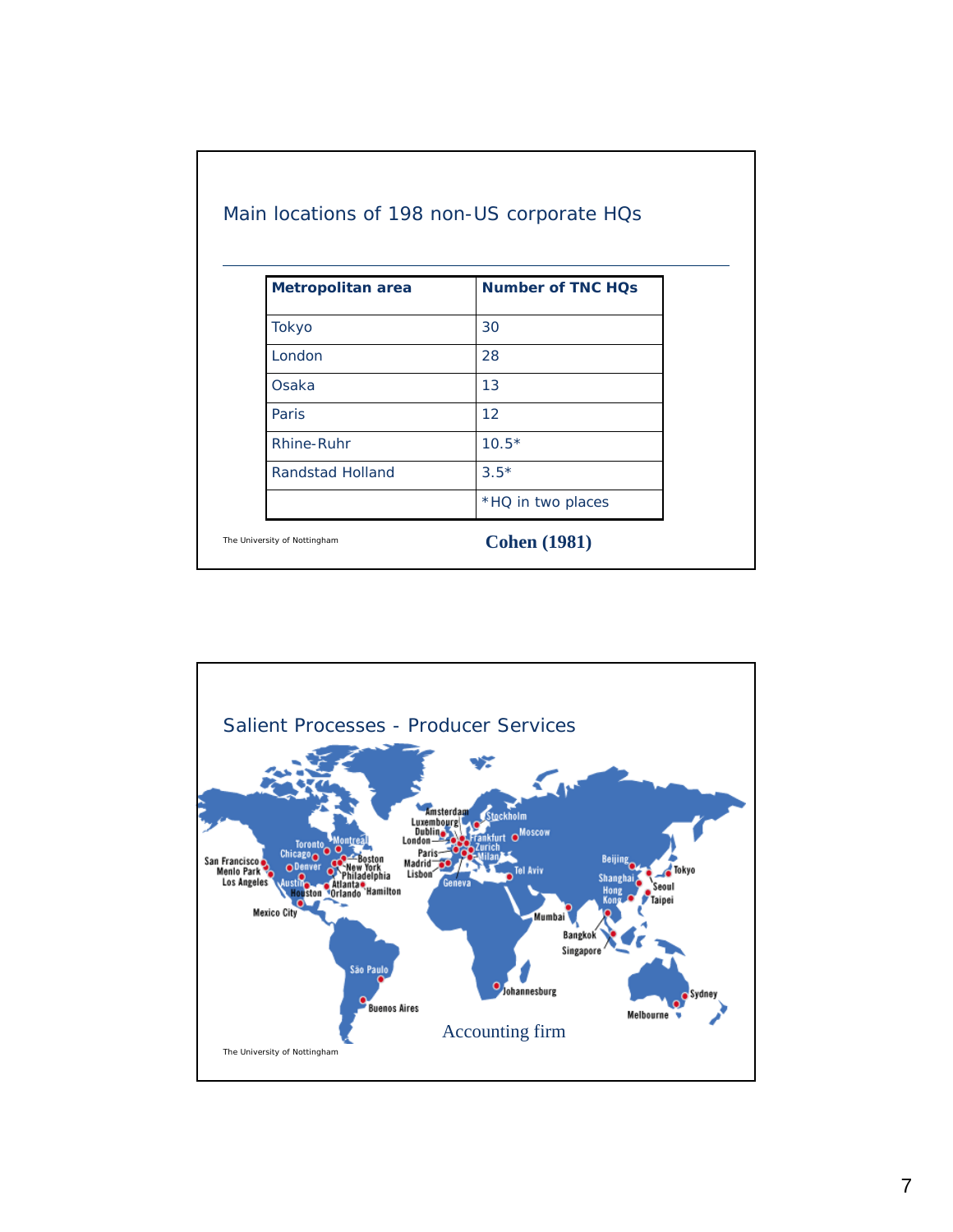

| Rank           | City           | Overall score | Division                |
|----------------|----------------|---------------|-------------------------|
|                | London         | 100           | Supranational           |
| $\overline{2}$ | New York       | 85            | 1st order supranational |
| 3              | Paris          | 83            | 2nd order supranational |
| $\overline{4}$ | Tokyo          | 78            | 1st order supranational |
| 5              | Frankfurt      | 78            | 2nd order supranational |
| 6              | Zurich         | 76            | 2nd order supranational |
| 7              | Amsterdam      | 75            | 2nd order supranational |
| 8              | San Francisco  | 74            | 2nd order supranational |
| 9              | Chicago        | 72            | 2nd order supranational |
| 10             | <b>Hamburg</b> | 71            | 2nd order supranational |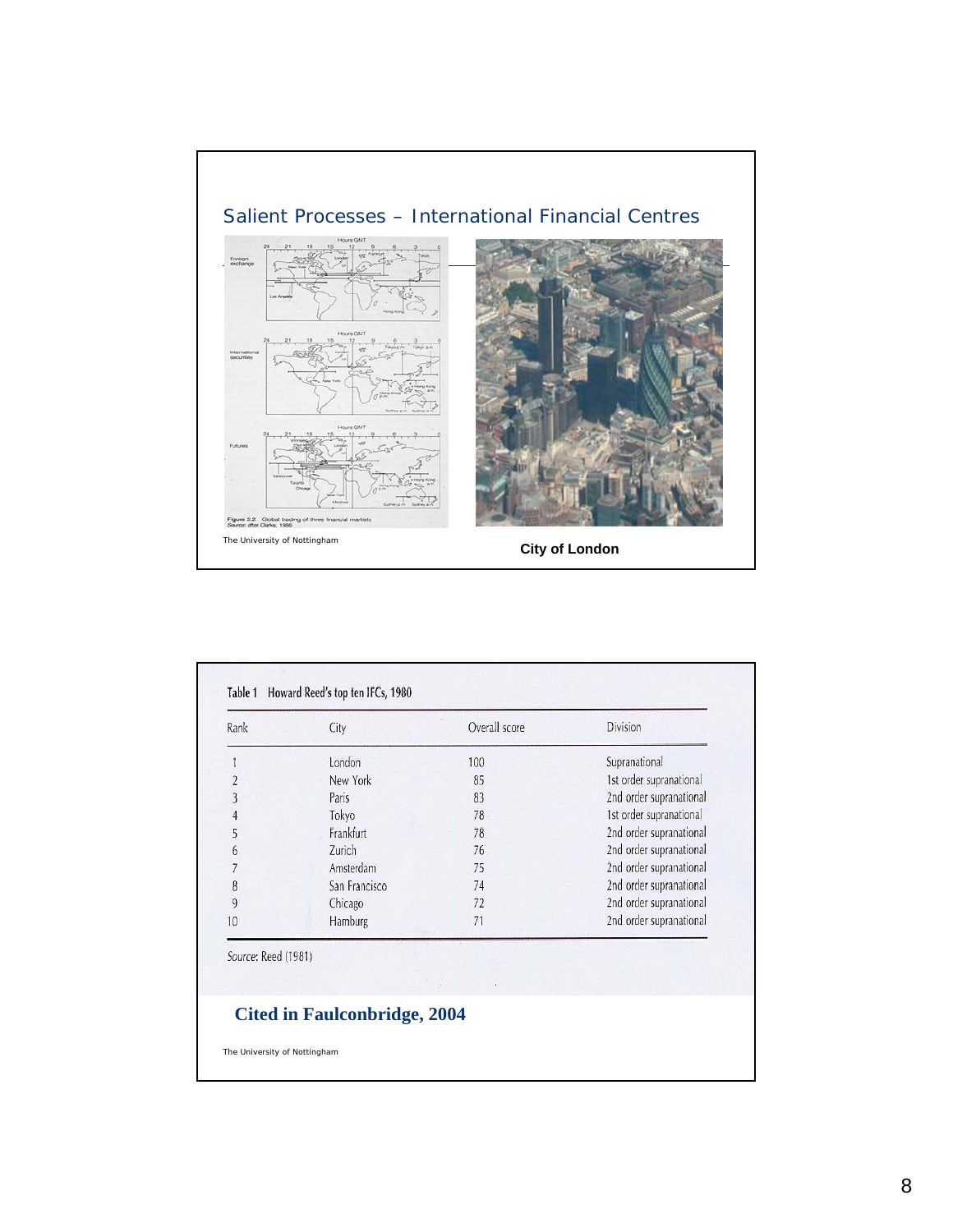

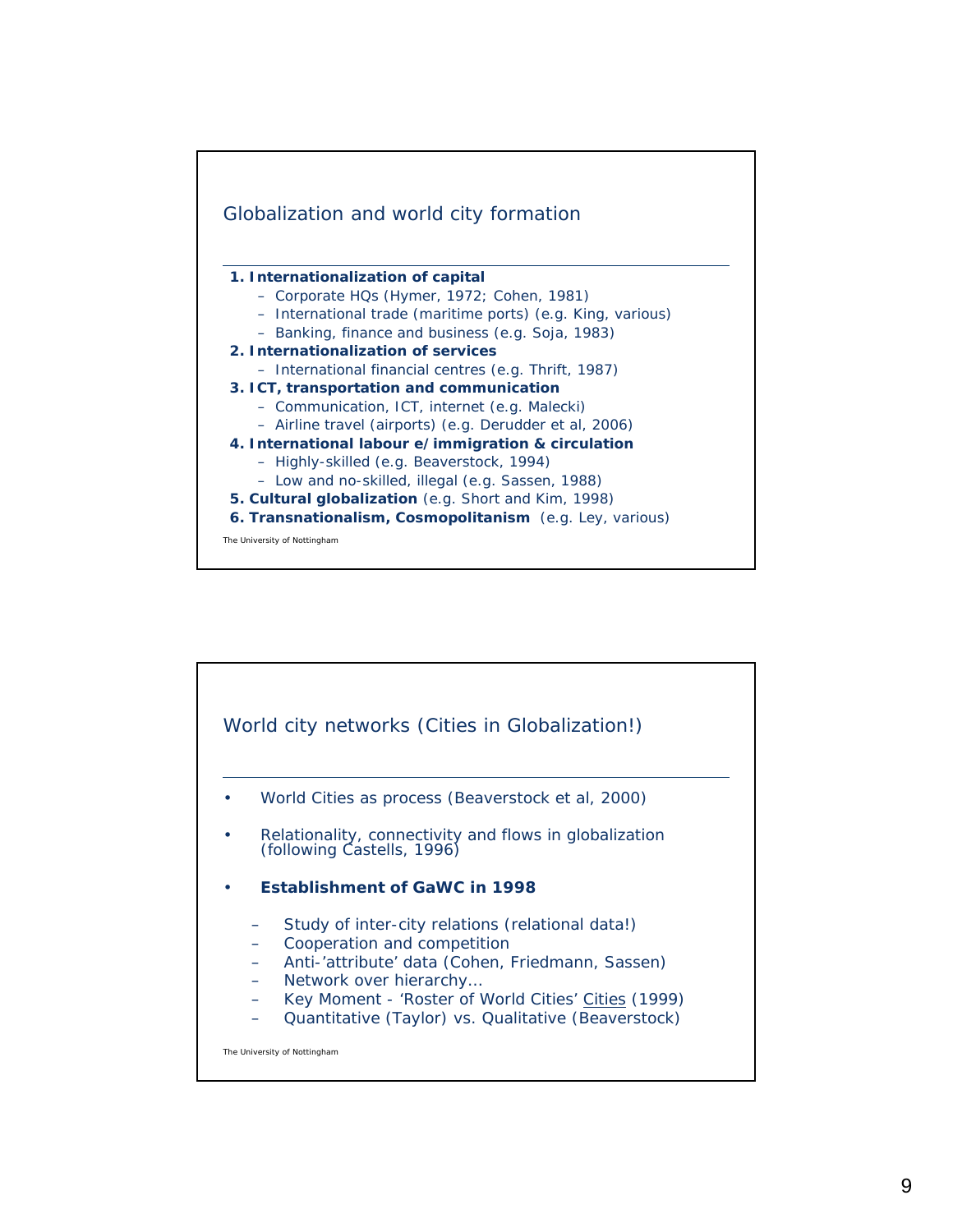